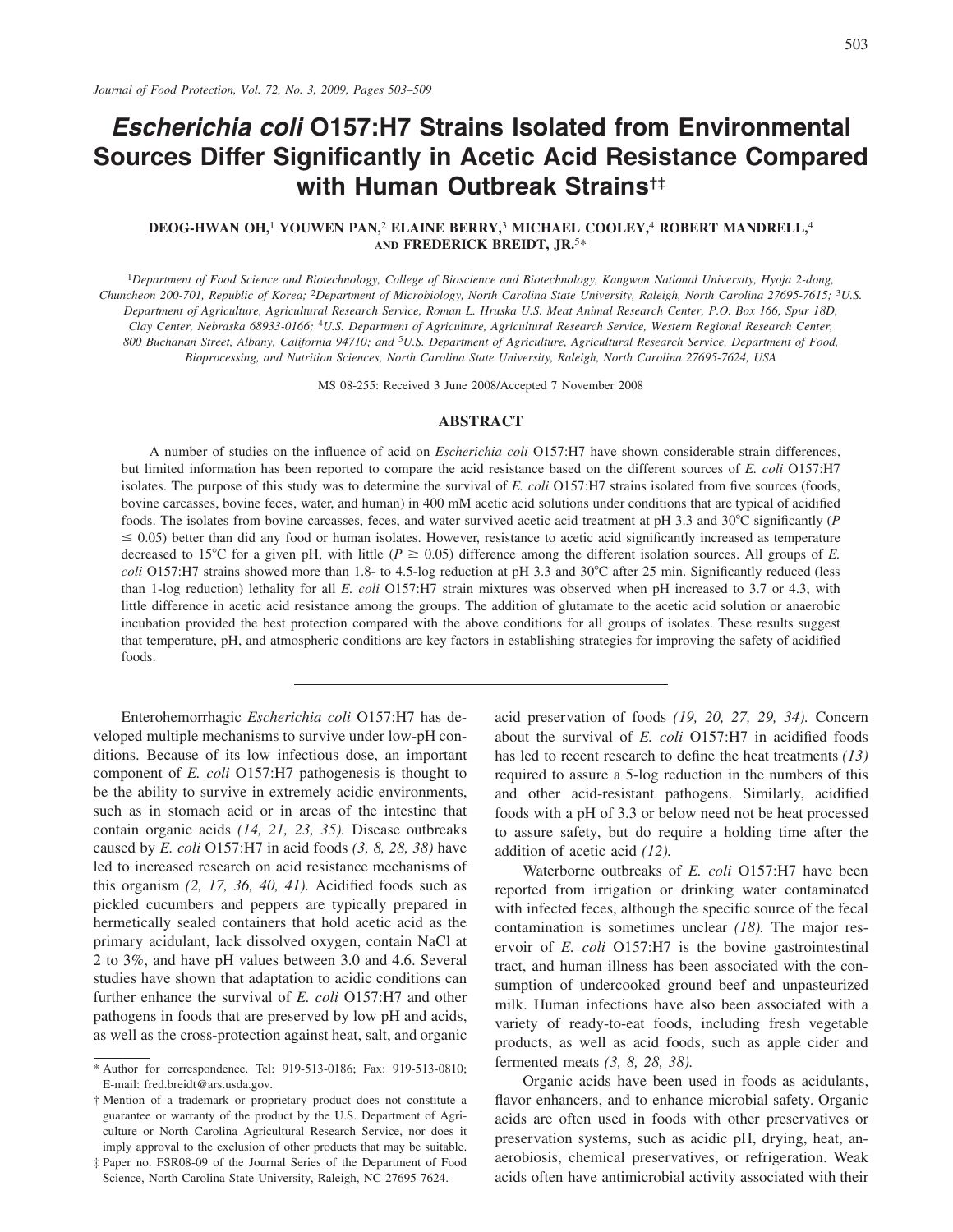undissociated form, which can cross cell membranes freely  $(10, 15)$ . Factors affecting the antimicrobial activity of organic acids include pH, acid concentration, and ionic strength, as well as the physiology of the target microorganisms and their environment (growth phase, aerobic or anaerobic atmosphere, acid adaptation, and so forth)  $(11, 12)$ 14, 30, 31). Temperature is a primary factor influencing acid activity, with rising temperature typically resulting in increasing effectiveness of organic acids  $(1, 12, 26)$ .

Previous studies on the influence of organic acids on E. coli O157:H7 have shown strain differences (9, 26, 33, 37, 42), but limited information has been reported to compare the acid resistance based on the different sources of E. coli O157:H7 isolates under the exposure to various environmental conditions that simulate those found in foods. The purpose of this study was to determine the survival of E. coli O157:H7 strains isolated from five different sources (food, bovine carcasses, bovine feces, water, and humans) in acetic acid solution exposed under different environmental conditions.

## **MATERIALS AND METHODS**

E. coli isolates and culture conditions. A total of 52 E. coli O157:H7 strains, two E. coli O157 strains, and five E. coli non-O157:H7 strains from various sources including foods, bovine carcasses, bovine feces, water, and humans were used in this study (Table 1). The non-O157:H7 strains were all commensal nonpathogenic E. coli strains of bovine feces origin and included in the study for comparative purposes. Additional details regarding some of the outbreak strains and strains isolated from watersheds have been reported previously (22). All strains were stored at  $-80^{\circ}$ C in Bacto tryptic soy broth (TSB, pH 7.2; BD Biosciences, San Jose, CA) supplemented with 16% glycerol. Each culture was streaked from frozen stocks onto plates of Bacto tryptic soy agar (TSA; BD Biosciences) and incubated at 37<sup>o</sup>C for 24 h. To prepare cells for the acid challenge, an overnight culture of each E. coli strain was inoculated into 10.0 ml of TSB supplemented with 1% glucose and incubated statically for 18 h at 37°C to induce acid resistance  $(16)$ . Each culture was washed twice by centrifugation at  $3,500 \times g$  for 10 min at 10°C, and finally suspended in physiological saline (8.5 g/liter of NaCl). The optical density at 600 nm of each cell suspension was adjusted to 0.8 (ca.  $10^9$  cells per ml). Actual starting concentrations were confirmed by plating serial dilutions on TSA.

Preparation of acetic acid solution. The acetic acid solutions were prepared essentially as described, but with a few modifications  $(11)$ . The ionic strength in the acetic solutions  $(400 \text{ mM})$ was held constant by adjusting the NaCl concentration based on acid anion concentrations as determined by using pHtools, a MATLAB routine  $(24)$ . The pH of the acetic acid solutions was adjusted with HCl and NaOH. For the treatment of the acid solution in the presence of glutamic acid, the concentration of glutamic acid was 2 mM.

Acid challenge studies. For the pure (individual) culture experiments, aliquots of  $200 \mu l$  of each cell suspension were added into 1.8 ml of acetic acid solutions (400 mM, pH 3.3) with or without glutamic acid in 12-well tissue culture plates (flat-bottom plates; no. 351172 Falcon, Franklin Lakes, NJ) and incubated aerobically at 30°C for 25 min. After incubation, the cells were immediately diluted 10-fold to rapidly neutralize the pH prior to plating. This was done by transferring 20  $\mu$ l of the acid treated

cell suspension into 180  $\mu$ l of 0.1 M 3-(N-morpholino)propanesulfonic acid buffer (pH 7.2; Sigma, St. Louis, MO) with 0.85% saline in a 96-well microplate. Numbers of viable cells were determined after additional dilution and plating on TSA supplemented with 1% glucose, with a spiral plater (model 4000, Spiral Biotech, Inc., Norwood, MA). Plates were incubated for 24 to 48 h at 37°C, and an automatic plate reader (QCount, Spiral Biotech) was used to count the colonies.

For the strain mixture study, equal volumes of bacterial cell suspensions of four to six strains from each isolation source (identification numbers shown in boldface in Table 1) were pooled and mixed prior to the acid challenge studies. The procedure of the acetic acid challenge for the mixed strains was the same as that for individual strains, but additional conditions were tested, including different pH levels (pH 3.3, 3.7, and 4.3), different temperatures (15, 22, and 30°C), and different atmospheric conditions (aerobic and anaerobic). Anaerobic solutions were incubated at room temperature in an anaerobic chamber (COY, Grass Lake, MI) with a mixed anaerobic gas (5% carbon dioxide, 10% hydrogen, and the balance nitrogen) for 24 h prior to use, reducing dissolved oxygen from 5 mg/liter (typical of tap water) to less than 0.05 mg/liter as determined with a dissolved oxygen probe  $(31)$ .

Genomic fingerprint analysis. E. coli O157 isolate fingerprints were generated and analyzed by pulsed-field gel electrophoresis (PFGE) of *Spel*-digested genomic DNA by using the PulseNet procedure (http://www.cdc.gov/pulsenet/). Pulsed-field gel certified agarose was obtained from Bio-Rad (Hercules, CA); Tris-borate-EDTA running buffer and lysozyme were purchased from Sigma. SpeI was purchased from New England Biolabs (Beverly, MA). Lambda concatemers (Bio-Rad) were used as size markers. E. coli banding patterns were analyzed and comparisons were made by using Molecular Analyst software (Bio-Rad), employing the Dice similarity coefficient in conjunction with the unweighted pair group method by using arithmetic averages for clustering.

Statistical analysis. Three or more replications of the tests for each strain were carried out. Strains were grouped by source. Data analysis was done with a one-way analysis of variance by using SAS (version 6.12 software, SAS Institute, Inc., Cary, NC). Differences ( $P < 0.05$ ) between means of log reduction for the various groupings of strains were analyzed by using the leastsignificant difference test.

#### **RESULTS**

The survival of E. coli strains, measured as log-CFUper-milliliter reduction of each individual strain exposed to an acetic acid solution typical of nonpasteurized acidified vegetable products (400 mM acetic acid, pH 3.3, ionic strength 0.34) for 25 min, with or without glutamic acid (2 mM), at 30°C is shown in Table 1. The mean value of the viable cell reductions of the eight bovine carcass isolates after acetic acid treatment in the absence of glutamic acid was 1.18 log CFU/ml, showing the highest resistance compared with isolates from other sources. The survival of bovine carcass isolates was significantly ( $P < 0.05$ ) different from that of food isolates (the mean reduction was 2.17 log CFU/ml) and from human isolates, which had a mean reduction of 3.18 log CFU/ml ( $P < 0.0001$ ), but not significantly different from the bovine feces isolates (which included the non-O157 isolates; the mean reduction was 1.4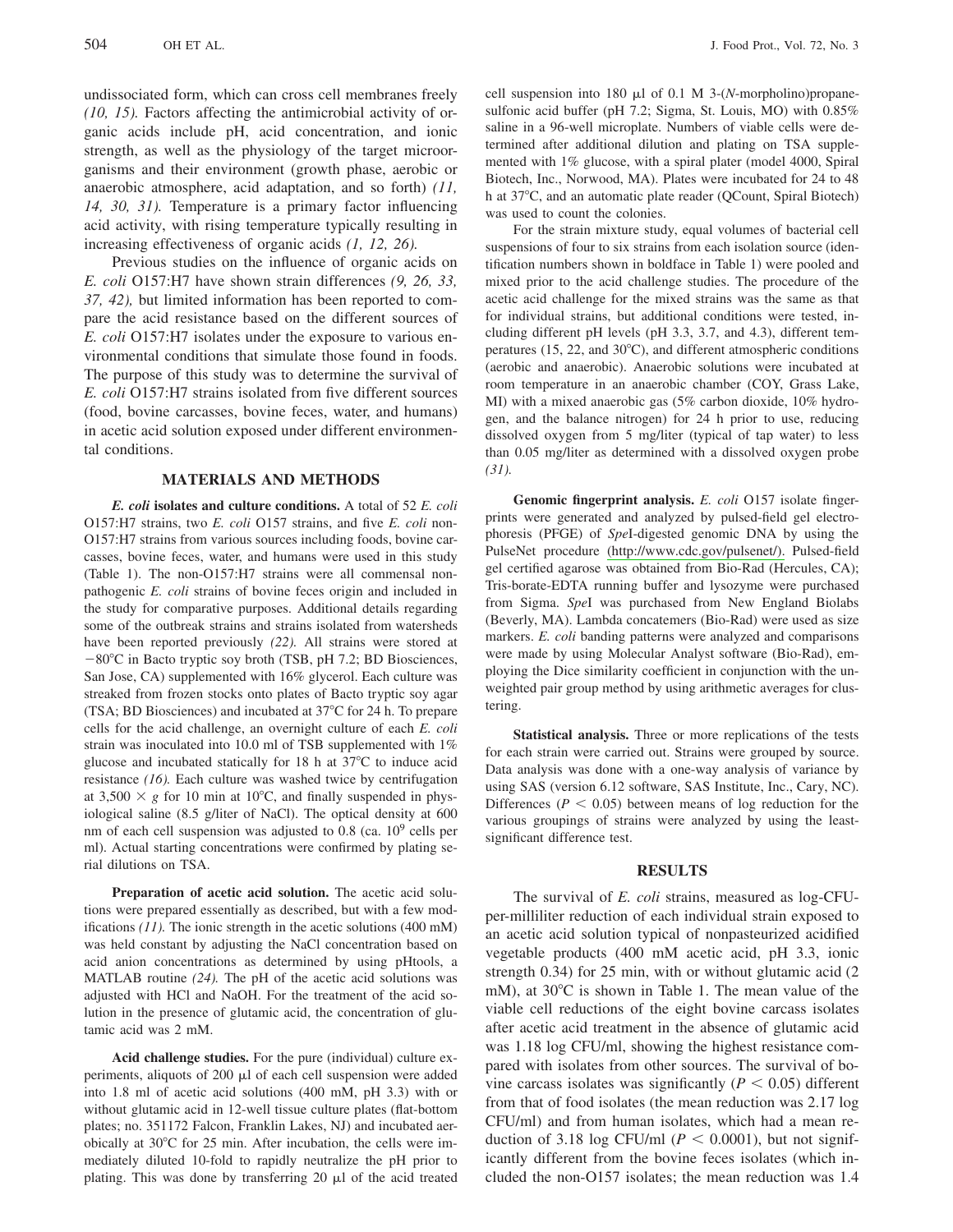TABLE 1. Escherichia coli strains used in the study and survival in 400 mM acetic acid solutions (pH 3.3 at 30°C for 25 min)

|                       | Isolates <sup>a</sup>    |              |                                            | Reduction in $log CFU/mlb$               |                                    |
|-----------------------|--------------------------|--------------|--------------------------------------------|------------------------------------------|------------------------------------|
| ID no. $^c$           | Original ID no.          | Serotype     | Source (reference)                         | Without glutamic acid With glutamic acid |                                    |
| <b>B0201</b>          | <b>SRCC 1675</b>         | O157:H7      | Apple cider, October 2002                  | $3.56 \pm 0.16$                          | $2.66 \pm 0.20$                    |
| B0349                 | NMSLD-1                  | O157:H7      | Spinach                                    | $2.91 \pm 0.22$                          | $0.02 \pm 0.01$                    |
| <b>B0264</b>          | RM1484                   | O157:H7      | Apple juice, associated with 1996 outbreak | $2.80 \pm 0.20$                          | $0.02 \pm 0.01$                    |
| <b>B0204</b>          | <b>SRCC 1941</b>         | O157:H7      | Pork, September 2002                       | $2.52 \pm 0.16$                          | $0.1 \pm 0.03$                     |
| <b>B0202</b>          | <b>SRCC 1486</b>         | O157:H7      | Salami, October 2002                       | $2.14 \pm 0.06$                          | $2.89 \pm 0.06$                    |
| B0203                 | <b>SRCC 2061</b>         | O157:H7      | Ground beef, October 2002                  | $1.22 \pm 0.32$                          | $0.09 \pm 0.07$                    |
| <b>B0348</b>          | 38094                    | O157:H7      | Salami                                     | $1.12 \pm 0.13$                          | $0.04 \pm 0.03$                    |
| <b>B0350</b>          | 960212                   | O157:H7      | Sakai                                      | $1.11 \pm 0.27$                          | $0.03 \pm 0.02$                    |
| B0243                 | 3004-98                  | O157:H7      | Bovine carcass                             | $1.63 \pm 0.24$                          | $0.29 \pm 0.06$                    |
| B0257                 | 234AB1                   | O157         | Bovine carcass                             | $1.62 \pm 0.11$                          | $0.06 \pm 0.09$                    |
| <b>B0235</b>          | $5A-1$                   | $non-O157$   | Bovine feces $(6)$                         | $1.50 \pm 0.13$                          | $0.07 \pm 0.07$                    |
| B0256                 | 183 (H18-1)              | O157         | Bovine carcass                             | $1.41 \pm 0.20$                          | $0.02 \pm 0.01$                    |
| B0242                 | 233AC1                   | O157:H7      | Bovine carcass $(4, 25)$                   | $1.31 \pm 0.12$                          | $0.11 \pm 0.06$                    |
| <b>B0240</b>          | 294RC1                   | O157:H7      | Bovine carcass $(4, 25)$                   | $1.17 \pm 0.15$                          | $0.17 \pm 0.08$                    |
| <b>B0239</b>          | 258AC1                   | O157:H7      | Bovine carcass $(4, 25)$                   | $1.13 \pm 0.35$                          | $0.39 \pm 0.10$                    |
| <b>B0237</b>          | $1C-3$                   | $non-O157$   | Bovine feces $(6)$                         | $0.95 \pm 0.15$                          | $0.08 \pm 0.01$                    |
| B0238                 | 97AC1                    | O157:H7      | Bovine carcass $(4, 25)$                   | $0.64 \pm 0.07$                          | $0.03 \pm 0.02$                    |
| <b>B0241</b>          | 28RC1                    | O157:H7      | Bovine carcass $(4, 25)$                   | $0.46 \pm 0.11$                          | $0.08 \pm 0.10$                    |
| <b>B0258</b>          | F6B-2                    | O157:H7      | Bovine feces $(5)$                         | $1.64 \pm 0.09$                          | $0.16 \pm 0.10$                    |
| B0234                 | $3A-1$                   | $non-O157$   | Bovine feces $(6)$                         | $1.60 \pm 0.19$                          | $0.02 \pm 0.02$                    |
| <b>B0259</b>          | $F7B-1$                  | O157:H7      | Bovine feces $(5)$                         | $1.56 \pm 0.33$                          | $0.32 \pm 0.19$                    |
| <b>B0254</b>          | $106 - 4 - 1$            | O157         | Bovine feces                               | $1.54 \pm 0.24$                          | $0.29 \pm 0.13$                    |
| B0262                 | <b>NS-P410</b>           | O157         | Bovine feces                               | $1.53 \pm 0.01$                          | $0.08 \pm 0.07$                    |
| <b>B0260</b>          | F15B-1                   | O157         | Bovine feces $(5)$                         | $1.42 \pm 0.12$                          | $0.28 \pm 0.13$                    |
| B0236                 | $3C-3$                   | $non-O157$   | Bovine feces $(6)$                         | $1.40 \pm 0.20$                          | $0.02 \pm 0.01$                    |
| B0261                 | $902 - 2$                | O157         | Bovine feces (7)                           | $1.33 \pm 0.17$                          | $0.16 \pm 0.19$                    |
| <b>B0253</b>          | $1307 - 8(8-1)$          | O157<br>O157 | Bovine feces<br>Bovine feces               | $1.19 \pm 0.20$                          | $0.23 \pm 0.06$                    |
| <b>B0255</b><br>B0233 | $207 - 10 - 2$<br>$1A-5$ | non-O157     |                                            | $1.12 \pm 0.45$<br>$1.08 \pm 0.23$       | $0.28 \pm 0.15$<br>$0.07 \pm 0.02$ |
| B0301                 | RM5630                   | O157:H7      | Bovine feces $(6)$                         | $3.57 \pm 0.32$                          | $0.12 \pm 0.00$                    |
| <b>B0307</b>          | RM5875                   | O157:H7      | Water $(18)$<br>Water $(18)$               | $2.41 \pm 0.40$                          | $0.03 \pm 0.02$                    |
| <b>B0306</b>          | <b>RM5850</b>            | O157:H7      | Water $(18)$                               | $2.38 \pm 0.42$                          | $0.04 \pm 0.03$                    |
| B0309                 | RM5714                   | O157:H7      | Water $(18)$                               | $2.13 \pm 0.20$                          | $0.20 \pm 0.15$                    |
| B0302                 | RM5667                   | O157:H7      | Water $(18)$                               | $1.40 \pm 0.12$                          | $0.10 \pm 0.04$                    |
| <b>B0297</b>          | <b>RM5450</b>            | O157:H7      | Water $(18)$                               | $1.66 \pm 0.15$                          | $0.14 \pm 0.03$                    |
| <b>B0299</b>          | <b>RM5607</b>            | O157:H7      | Water $(18)$                               | $1.66 \pm 0.38$                          | $0.35 \pm 0.39$                    |
| B0285                 | <b>RM4886</b>            | O157:H7      | Water $(18)$                               | $1.38 \pm 0.22$                          | $0.07 \pm 0.02$                    |
| B0275                 | RM4859                   | O157:H7      | Water $(18)$                               | $1.36 \pm 0.36$                          | $0.34 \pm 0.08$                    |
| <b>B0305</b>          | RM5754                   | O157:H7      | Water $(18)$                               | $1.35 \pm 0.45$                          | $0.05 \pm 0.05$                    |
| B0281                 | RM4876                   | O157:H7      | Water $(18)$                               | $1.28 \pm 0.13$                          | $0.11 \pm 0.11$                    |
| B0289                 | RM5036                   | O157:H7      | Water $(18)$                               | $1.21 \pm 0.16$                          | $0.05 \pm 0.04$                    |
| <b>B0280</b>          | RM4864                   | O157:H7      | Water $(18)$                               | $1.10 \pm 0.07$                          | $0.10 \pm 0.00$                    |
| <b>B0287</b>          | RM4888                   | O157:H7      | Water $(18)$                               | $0.80 \pm 0.15$                          | $0.12 \pm 0.06$                    |
| B0283                 | RM4884                   | O157:H7      | Water $(18)$                               | $0.50 \pm 0.33$                          | $0.05 \pm 0.00$                    |
| <b>B0269</b>          | RM4263                   | O157:H7      | Human, outbreak, 2000, waterborne          | $4.71 \pm 0.08$                          | $0.34 \pm 0.34$                    |
| <b>B0273</b>          | RM4688                   | O157:H7      | Human, outbreak, 2002, leafy vegetable     | $4.13 \pm 0.46$                          | $0.07 \pm 0.07$                    |
| B0247                 | 3159-98                  | O157:H7      | Human outbreak (22)                        | $3.63 \pm 0.34$                          | $0.08 \pm 0.08$                    |
| B0296                 | RM5279                   | O157:H7      | Human, outbreak, 2005, leafy vegetable     | $3.58 \pm 0.32$                          | $0.17 \pm 0.10$                    |
| B0311                 | RM6011                   | O157:H7      | Human, outbreak, 2006, leafy vegetable     | $3.43 \pm 0.13$                          | $0.35 \pm 0.03$                    |
| B0246                 | 3139-98                  | O157:H7      | Human outbreak (22)                        | $3.35 \pm 0.21$                          | $0.05 \pm 0.01$                    |
| B0271                 | RM4406                   | O157:H7      | Human, outbreak, 2003, leafy vegetable     | $3.15 \pm 0.34$                          | $3.75 \pm 0.06$                    |
| <b>B0250</b>          | 3261-98                  | O157:H7      | Human outbreak                             | $2.90 \pm 0.31$                          | $0.11 \pm 0.13$                    |
| B0263                 | RM1242                   | O157:H7      | Human, sporadic, 1997                      | $2.85 \pm 0.37$                          | $0.09 \pm 0.11$                    |
| B0251                 | 3361-91                  | O157:H7      | Human outbreak (22)                        | $2.82 \pm 0.52$                          | $0.09 \pm 0.11$                    |
| B0249                 | 3187-95                  | O157:H7      | Human outbreak                             | $2.75 \pm 0.25$                          | $0.07 \pm 0.09$                    |
| <b>B0266</b>          | RM2189                   | O157:H7      | Human, outbreak, 1999, taco meat           | $2.73 \pm 0.51$                          | $0.19 \pm 0.20$                    |
| B0245                 | 3055-93                  | O157:H7      | Human outbreak (22)                        | $2.72 \pm 0.29$                          | $0.28 \pm 0.04$                    |
| <b>B0265</b>          | RM1918                   | O157:H7      | Human, outbreak, 1999, lettuce             | $2.57 \pm 0.34$                          | $0.11 \pm 0.15$                    |
| B0244                 | 3014-93                  | O157:H7      | Human outbreak (22)                        | $2.43 \pm 0.04$                          | $0.11 \pm 0.15$                    |

 $\alpha$  ID, identification.

 $\frac{b}{c}$  Values are means  $\pm$  standard deviations of the results from three independent replicate tests for each strain.

 $c$  The strains in boldface were selected to make mixtures representing the corresponding sources.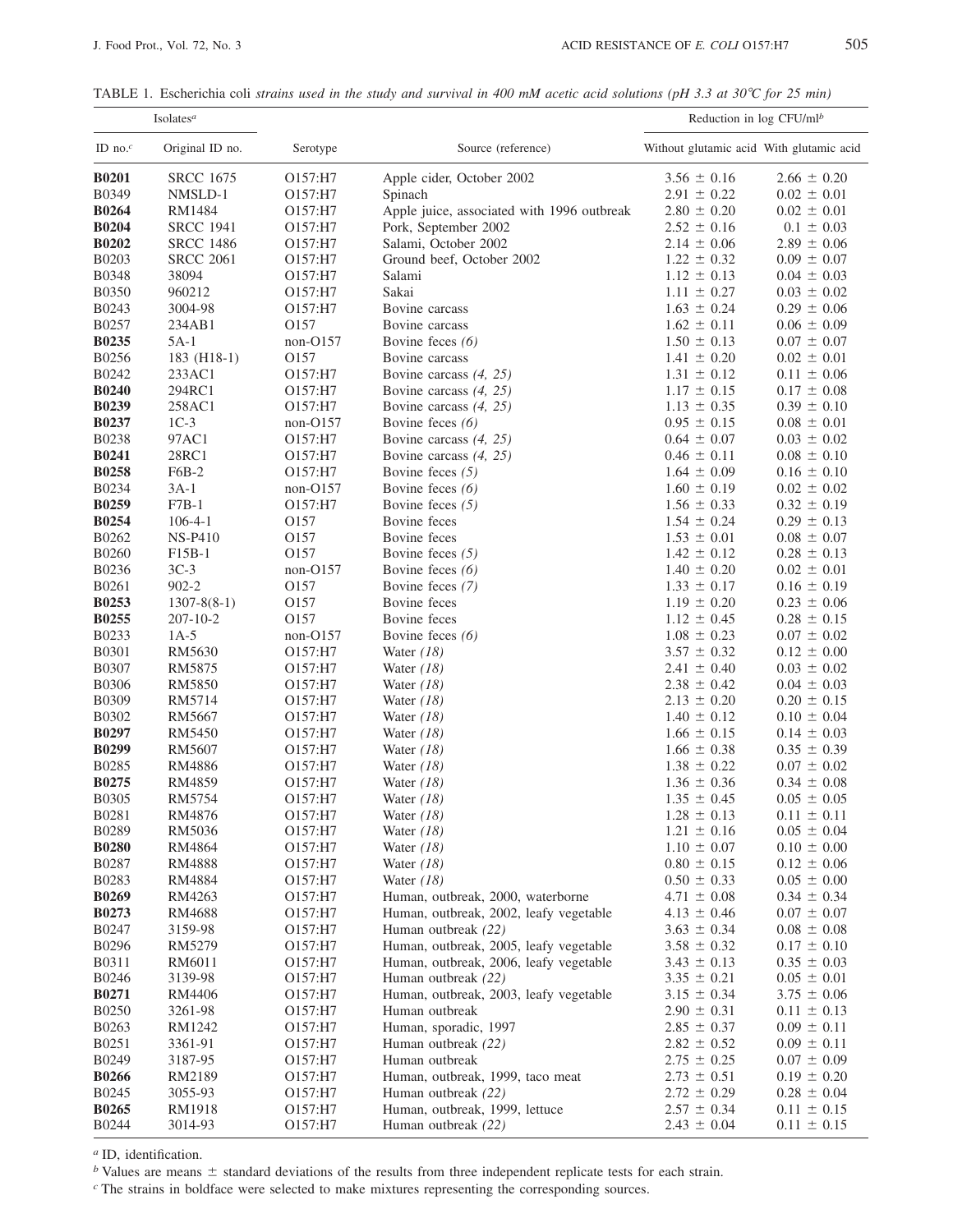

log CFU/ml,  $P = 0.998$ ) or the water isolates (mean reduction was 1.65 log CFU/ml,  $P = 0.75$ ). Surprisingly, the human isolates were the most sensitive to the acetic acid solution, and their survival was significantly ( $P < 0.0001$ ) lower than that of any of the other four groups of isolates (to any group). The sensitivity of each of the 15 human isolates was significantly greater than that of the eight bovine carcass isolates and 13 bovine feces isolates.

To further investigate the survival of the E. coli strains from different sources, four to five strains from each source were selected to make a mixture representing their corresponding source (the selected strain identification numbers are those shown in boldface in Table 1) and were treated under additional conditions chosen for their relevance to acidified foods. The effect of 400 mM acetic acid on the survival of the cocktail of E. coli O157:H7 strains from different sources at different pH values, temperatures, and atmospheric conditions are illustrated in Figures 1 and 2.

The resistance of the mixed-strain suspensions repre-



Mixed strains of different groups

FIGURE 2. The effect of anaerobic (striped bars) incubation or addition of glutamic acid (gray bars) on the acetic acid resistance of the mixture of E. coli O157:H7 strains from different sources at pH 3.3 and 30 $^{\circ}$ C. The white bars represent the control treatment (aerobic, no glutamic acid) as shown in Figure 1A (pH 3.3). The bars indicate the mean values and the error bars indicate the standard deviations ( $n = 3$ ). Different letters indicate a significant  $(P < 0.05)$  difference.

senting the five different source groups to the acetic acid solution (400 mM, pH 3.3, and 30°C for 25 min) had the same trend as that of the individual strains from the corresponding groups (Table 1 and Figure 1). When the mixed cells of human outbreak isolates were exposed to the acetic acid solution, the viable cell density was decreased by approximately 4.5 orders of magnitude, making this the group most sensitive to the acid solution under these conditions. The viable cell densities for the mixtures of food, bovine carcass, bovine feces, and water isolates were reduced by 3.3, 1.8, 1.8, and 1.9 log CFU/ml, respectively. However, the sensitivity of E. coli O157:H7 to the acetic acid solution was significantly decreased when pH increased to 3.7 and 4.3 at 30°C. There was no significant ( $P \ge 0.05$ ) difference in the survival of the isolate mixtures from different sources (Fig. 1A) at a relatively higher pH (3.7 or 4.3). When the challenge test was performed at lower temperatures, the sensitivity of *E. coli* O157:H7 to the 400 mM acetic acid solution was also significantly reduced. At 22°C, the acetic acid solution reduced the population of the human isolate mixture by approximately 1.2 log CFU/ml. Fewer than 90% of the cells in the strain mixtures from the other four groups were inactivated (Fig. 1B). At  $15^{\circ}$ C, there was little or no detectable inhibitory effect(s) on any mixtures of  $E$ . *coli* O157:H7 strains, regardless of the pH values (data not shown).

We compared the sensitivity of E. coli O157:H7 strains from different sources in 400 mM acetic acid solution (pH) 3.3,  $30^{\circ}$ C for 25 min) in the presence and absence of dissolved oxygen. Under anaerobic conditions (Fig. 2), the E. coli O157:H7 cells from all five sources showed little or no reduction in cell numbers, as we have previously observed (31). There was a significant ( $P < 0.05$ ) difference in acetic acid resistance among the mixtures of E. coli O157:H7 strains from different sources between anaerobic and aerobic conditions, however. We also determined the survival of the mixtures of E. coli O157:H7 strains from different sources in 400 mM acetic acid containing 2 mM glutamic acid (Fig. 2). Acetic acid containing glutamic acid showed minimal inhibitory effects on all of the E. coli O157:H7 strains, irrespective of pH values or temperatures, and there was no significant difference in acetic acid resistance among the groups tested with glutamic acid.

PFGE was applied for molecular typing of 24 E. coli O157:H7 isolates from different sources (Fig. 3). Using digestion with SpeI, a total of 20 restriction enzyme digestion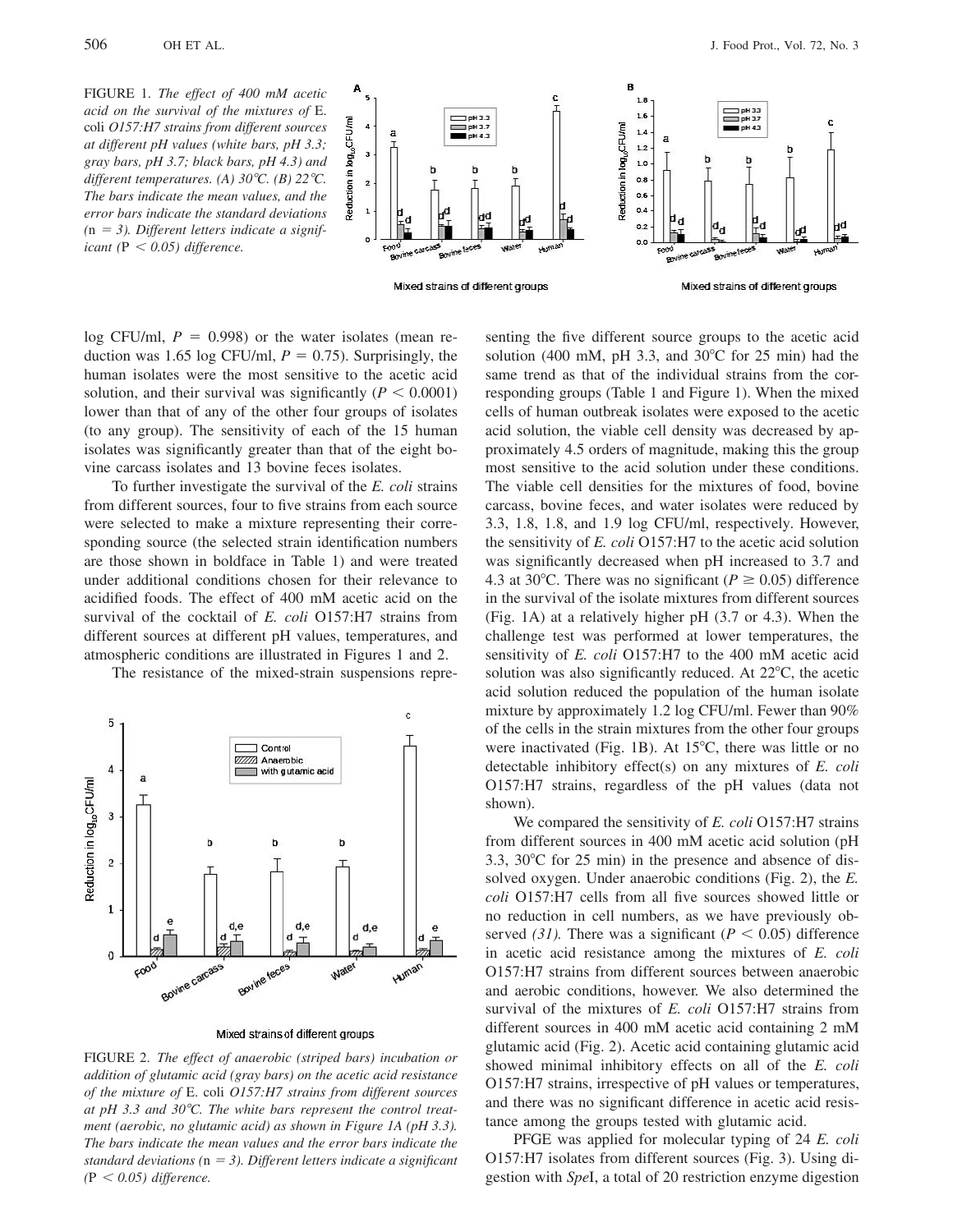

.<br>Dbe (Opti0006) (1610%-10%) (H-000%-900%) (DN-1000%)<br>PFGE-Spe I PFGE-Spe I



FIGURE 3. Dendogram of PFGE data for the isolates used for the group analysis. The alignment of the bands and the dendogram were generated with Molecular Analyst software, as described in the text. The numbers next to each lane are strain designations (B0-numbers from Table 1), which are followed by serotype and source *isolation.* 

patterns were identified. The diversity index of PFGE typing was 0.83 (20 types identified among 24 isolates: 20 of  $24 = 0.83$ ). Isolates 275, 280, and 297, with the same PFGE-SpeI pattern, were isolated from water; similarly, isolates 253 and 258 from bovine feces, and isolates 201 and 264 from food (apple cider) were matched based on source. However, all of the five human clinical isolates showed different PFGE-SpeI types. The 10 isolates from bovine sources were found to have 8 different types. These data indicated that isolates from the same source having similar acid resistance do not show an obvious trend to be grouped together by PFGE pattern.

## **DISCUSSION**

Differences in acid tolerance among isolates of E. coli have been reported  $(9, 21, 26, 33, 37, 42)$ , but it is difficult to compare these data, because the studies were performed with different microorganisms, growth media, physiological status of bacteria, organic acids, pH, and incubation temperatures. Our studies focused on the acetic acid resistance of a mixture of E. coli O157:H7 isolates from different sources. Interestingly, the non-O157:H7 strains from bovine feces had acid resistance characteristics similar to the O157: H7 strains (Table 1). Acetic acid is the most common organic acid present in acidified foods. Contrary to our results, McKellar and Knight  $(37)$  reported that human outbreak *E. coli* O157:H7 strains were significantly ( $P < 0.05$ ) better able to survive acid treatment than were strains from animal or human sources. However, our study used the procedure of Buchanan and Edelson  $(16)$  to induce acid resistance during preparation of the bacterial cells. Our results showed that temperature, pH, and atmosphere are the significant factors that can alter acid resistance of E. coli O157:H7 in acetic acid solution. Cheville et al. (19) showed that resistance to heat and acid challenges can be influenced by the incubation temperature of the microorganism prior to an acid challenge. Previously, we determined that dissolved oxygen influences significantly the acid sensitivity of E. coli O157:H7 (31). Wild-type E. coli O157:H7 cultures that were grown aerobically required less acetate to induce extreme acid resistance than did those grown anaerobically, and the addition of the reducing agent cysteine to the media greatly increased the requirement for acetate  $(23)$ . Small et al.  $(41)$  reported that anaerobic growth under acidic conditions restored acid resistance of a nonpathogenic E. coli rpoS mutant.

For comparisons between bacterial strains isolated from different sources, we held temperature, pH, and ionic strength constant to control protonated acid concentrations, as described previously  $(11)$ . The adaptation of E. coli O157:H7 strains for growth or survival in different environments, including rumen, meat, water, or human gastrointestinal tract, may contribute to the differences in sensitivity to acetic acid that we observed. Exposure to environmental stresses other than acid may lead to altered acid resistance due to cross-protection  $(19, 20)$ . Because the genes regulating responses to acid stress are controlled by global regulatory systems  $(29, 32, 39)$ , it is possible that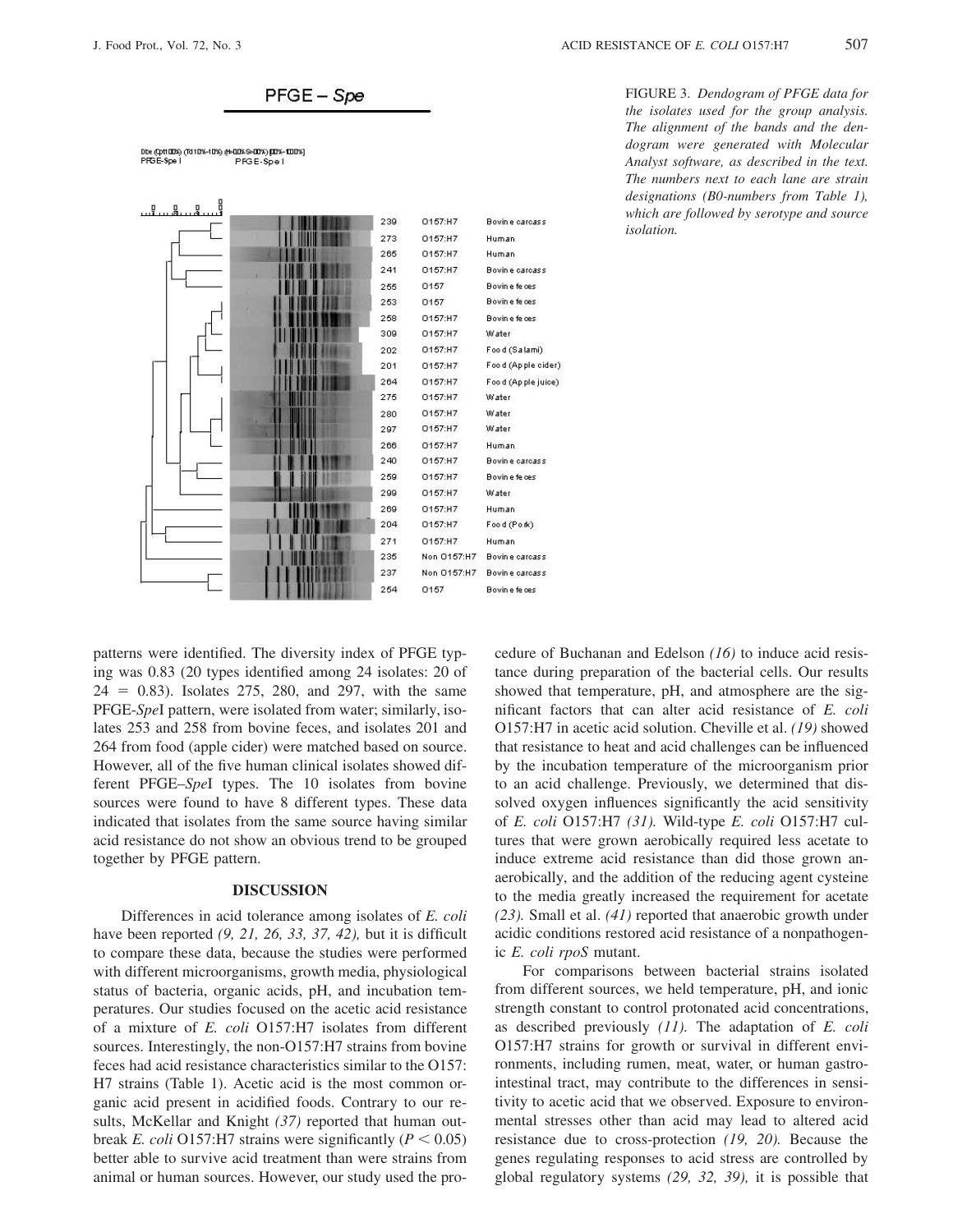changes in expression of key regulatory genes, such as rpoS may be responsible for the stain differences observed. Lin et al.  $(35, 36)$  developed assays to separate three different acid resistance mechanisms by which E. coli can survive in low-pH environments for extended periods: arginine and glutamate decarboxylase-dependent systems and a glucose catabolite-repression system. They suggested that these mechanisms promote survival in low-pH environments, such as stomach and acid foods. There was no significant difference between the groups in overall decarboxylate-dependent system of acetic acid resistance (Table 1, column 6); however, several strains  $(B0201, B0202, and B0271$  listed in Table 1) apparently lacked the glutamate decarboxylation system  $(30)$ , or if it were present, may have not been functional. E. coli O157:H7 strains lacking the glutamate decarboxylase system were also found by Bhagwat et al.  $(9)$ . These strains are currently the subject of further research, and the role of the glutamate decarboxylase system in survival of  $E$ . coli strains in food systems remains unclear  $(40)$ . Our results confirmed that significant differences in acid resistance among E. coli O157:H7 isolates from different sources exist. For example, the human outbreak strains, in general, were more sensitive in the absence of glutamic acid than were any other group of strains (Table 1). One outbreak strain, B0271, apparently lacked detectable glutamic acid decarboxylase activity (Table 1). It is interesting that the human isolates were less acid resistant than were the environmental isolates tested in this study, because acid resistance is a virulence factor for E. coli O157:H7, aiding in transit of the organism through the stomach  $(20)$ .

It is worth noting also that the outbreak strains were diverse based on spatial, temporal, and genotypic differences. Eight of the human outbreaks strains (Table 1, the strains designated "RM") represented eight different outbreaks occurring between 1997 and 2006, and associated with different food or environmental sources (taco meat, various leafy vegetables, and water), and multiple genotypes  $(22)$ . Whiting and Golden  $(42)$  reported previously on the amount of variation existing among strains of E. coli O157:H7, showing *D*-values in acid and preservative treatments at pH 4.8 ranging from 24 to 189 h. Large et al. (33) observed that the strain-to-strain variation within a clonal group was larger than variation between replicates or due to experimental error. These data are consistent with our results indicating no significant correlation of resistance with genotype. Genetic analysis of several of these isolates (RM strains) has shown differences between PFGE and multilocus variable-number tandem-repeat analysis studies (22). Thus, conclusions regarding the genetic differences in the acid resistance of E. coli O157:H7 groups of bacteria will require examination of additional isolates from a variety of sources.

The development of acid tolerance by foodborne pathogenic bacteria may be significant at several points along the farm-to-table continuum of food production. It is important to understand how previous environment and processing conditions can affect the acid tolerance status of foodborne E. coli O157:H7 in order to devise strategies for better control of the occurrence, growth, or survival of this organism in foods.

## **ACKNOWLEDGMENTS**

The authors acknowledge Dr. Weiming Gu for his technical support of PFGE procedure, Ms. Sandra Parker for excellent secretarial assistance, and Diana Carychao for characterization of some of the strains. This investigation was supported in part by a research grant from Pickle Packers International, Inc., Washington, DC, Kangwon National University, and U.S. Department of Agriculture, Cooperative State Research, Education, and Extension Service project number 2006-01240.

## **REFERENCES**

- 1. Ahamad, N., and E. H. Marth. 1989. Behavior of Listeria monocytogenes at 7, 13, 21 and 35°C in tryptose broth acidified with acetic, citric and lactic acids. J. Food Prot. 52:688-695.
- 2. Amold, K. W., and C. W. Kaspar. 1995. Starvation- and stationaryphase-induced acid tolerance in Escherichia coli O157:H7. Appl. Environ. Microbiol. 61:2037-2039.
- 3. Anonymous. 1995. Escherichia coli O157:H7 outbreak linked to commercially distributed dry-cured salami. Morb. Mortal. Wkly. Rep. 44:157-160.
- 4. Barkocy-Gallagher, G. A., T. M. Arthur, G. R. Siragusa, J. E. Keen, R. O. Elder, W. W. Laegreid, and M. Koohmaraie. 2001. Genotypic analyses of Escherichia coli O157:H7 and O157 nonmotile isolates recovered from beef cattle and carcasses at processing plants in the Midwestern states of the United States. Appl. Environ. Microbiol. 67:3810-3818.
- 5. Berry, E. D., and G. A. Barkocy-Gallagher. 2002. Acid resistance status of *Escherichia coli* O157 in bovine feces as shed from naturally contaminated cattle. American Dairy Science Association-American Society of Animal Science-Canadian Society of Animal Science Joint Meeting, Quebec City, Quebec, Canada, 21 to 25 July 2002.
- 6. Berry, E. D., G. A. Barkocy-Gallagher, and G. R. Siragusa. 2004. Stationary-phase acid resistance and injury of recent bovine Escherichia coli O157 and non-O157 biotype 1 Escherichia coli isolates. J. Food Prot. 67:583-590.
- 7. Berry, E. D., and D. N. Miller. 2005. Cattle feedlot soil moisture and manure content. II. Impact on Escherichia coli O157. J. Environ. Qual. 34:656-663.
- 8. Besser, R. E., S. M. Lett, J. T. Weber, M. P. Doyle, T. J. Barrett, J. G. Wells, and P. M. Griffin. 1993. An outbreak of diarrhea and hemolytic uremic syndrome from *Escherichia coli* O157:H7 in fresh pressed apple cider. JAMA 269:2217-2220.
- 9. Bhagwat, A. A., L. Chan, R. Han, J. Tan, M. Kothary, J. Jean-Gilles, and B. D. Tall. 2005. Characterization of enterohemorrhagic Escherichia coli strains based on acid resistance phenotypes. Infect. Immun. 73:4993-5003.
- 10. Booth, I. R., and R. G. Kroll. 1989. The preservation of foods by low pH, p.  $119-160$ . *In* G. W. Gould (ed.). Mechanisms of action of food preservation procedures. Elsevier Science Publishers, New York.
- 11. Breidt, F., J. S. Hayes, and R. F. McFeeters. 2004. Independent effects of acetic acid and pH on survival of Escherichia coli in simulated acidified pickle products. J. Food Prot. 67:12-18.
- Breidt, F., J. S. Hayes, and R. F. McFeeters. 2007. Determination of 12. 5-log reduction times for food pathogens in acidified cucumbers during storage at 10 and 25°C. J. Food Prot. 70:2638-2641.
- Breidt, F., Jr., J. S. Hayes, J. A. Osborne, and R. F. McFeeters. 2005. 13. Determination of 5-log pathogen reduction times for heat-processed, acidified vegetable brines. J. Food Prot. 68:305-310.
- 14. Brudzinski, L., and M. A. Harrison. 1998. Influence of incubation conditions on survival and acid tolerance response of Escherichia coli O157:H7 and non-O157:H7 isolates exposed to acetic acid. J. Food Prot. 61:542-546.
- 15. Brul, S., and P. Coote. 1999. Preservative agents in foods: mode of action and microbial resistance mechanism. Int. J. Food Microbiol.  $50:1 - 17$ .